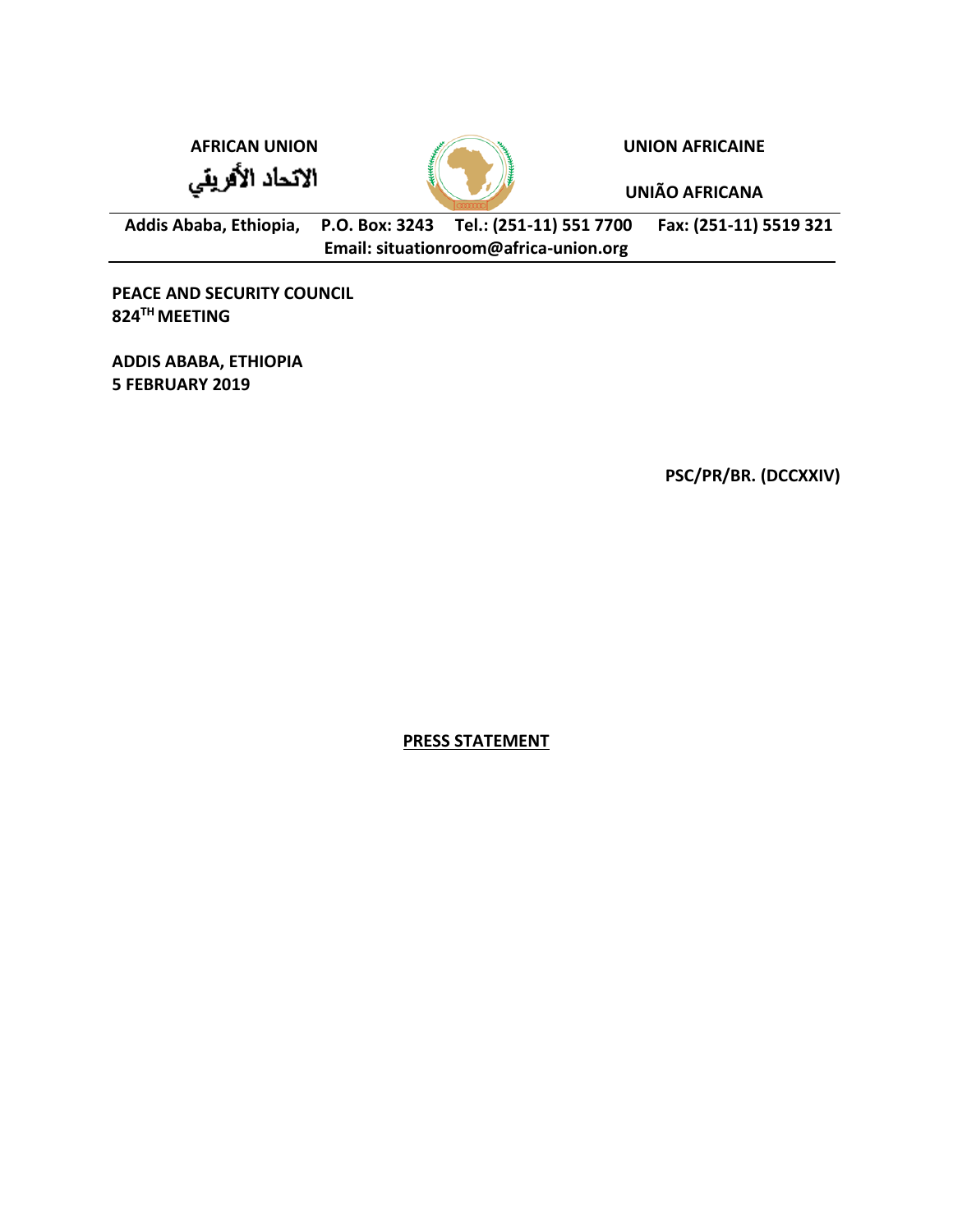## **PRESS STATEMENT**

The Peace and Security Council (PSC) of the African Union (AU), at its  $824<sup>th</sup>$  meeting held on 5 February 2019, dedicated to an Open Session, exchanged views with the AU High Representative for Silencing the Guns in Africa, H.E. Ramtane Lamamra.

Council took note of the opening statements made by H.E. Ambassador Hermann Immoungault of the Republic of Gabon, in his capacity as the Chairperson of the PSC for February 2019 and by the Commissioner for Peace and Security, H.E. Ambassador Smail Chergui, read on his behalf by Dr. Admore Mupoki Kambudzi, the AU Acting Director for Peace and Security. Council also took note of the presentation made by the AU High Representative for Silencing the Guns in Africa, H.E. Ramtane Lamamra. Council further took note of the statements made by the representatives of AU Member States, as well as by the representative of the Economic Community of Central African States (ECCAS).

Council recalled the AU Vision of an integrated, stable, peaceful and prosperous continent, the Agenda 2063, particularly Aspiration Four, on the building of a peaceful and secure Africa and the 50<sup>th</sup> OAU/AU Anniversary Solemn Declaration and the AU Master Roadmap of Practical Steps to Silence the Guns in Africa by the year 2020.

Council commended the AU High Representative for silencing the Guns in Africa for his relentless efforts, particularly in Madagascar where he facilitated the successful organization and holding of presidential elections, which culminated in a peaceful transfer of power.

Council, once again, stressed the importance for all Member States to take effective measures to address in an holistic manner the root causes and drivers of violent conflicts, including marginalization of certain groups in society, poverty, underdevelopment, youth unemployment, corruption and mismanagement of natural resources.

Council reiterated the nexus between governance deficits, in particular, diversity management, and violent conflicts in the continent. In this regard, Council underscored the importance of simultaneous implementation of the African Peace and Security Architecture and the African Governance Architecture. Council also stressed the importance of ensuring that all relevant stakeholders commit themselves to the full implementation of the AU Master Roadmap of Practical Steps for Silencing the Guns in Africa by the Year 2020. In this context, Council requested the Commission to expedite the finalization of the Draft Monitoring and Evaluation Mechanism of the Master Roadmap and urgently submit it to Council for its consideration and action as may be appropriate.

Council stressed the importance of ownership and leadership of peace efforts on the continent. In this regard, Council welcomed efforts underway in the context of revitalization of the AU Peace Fund and encouraged Member States which have not yet done so to more generously contribute to the Fund.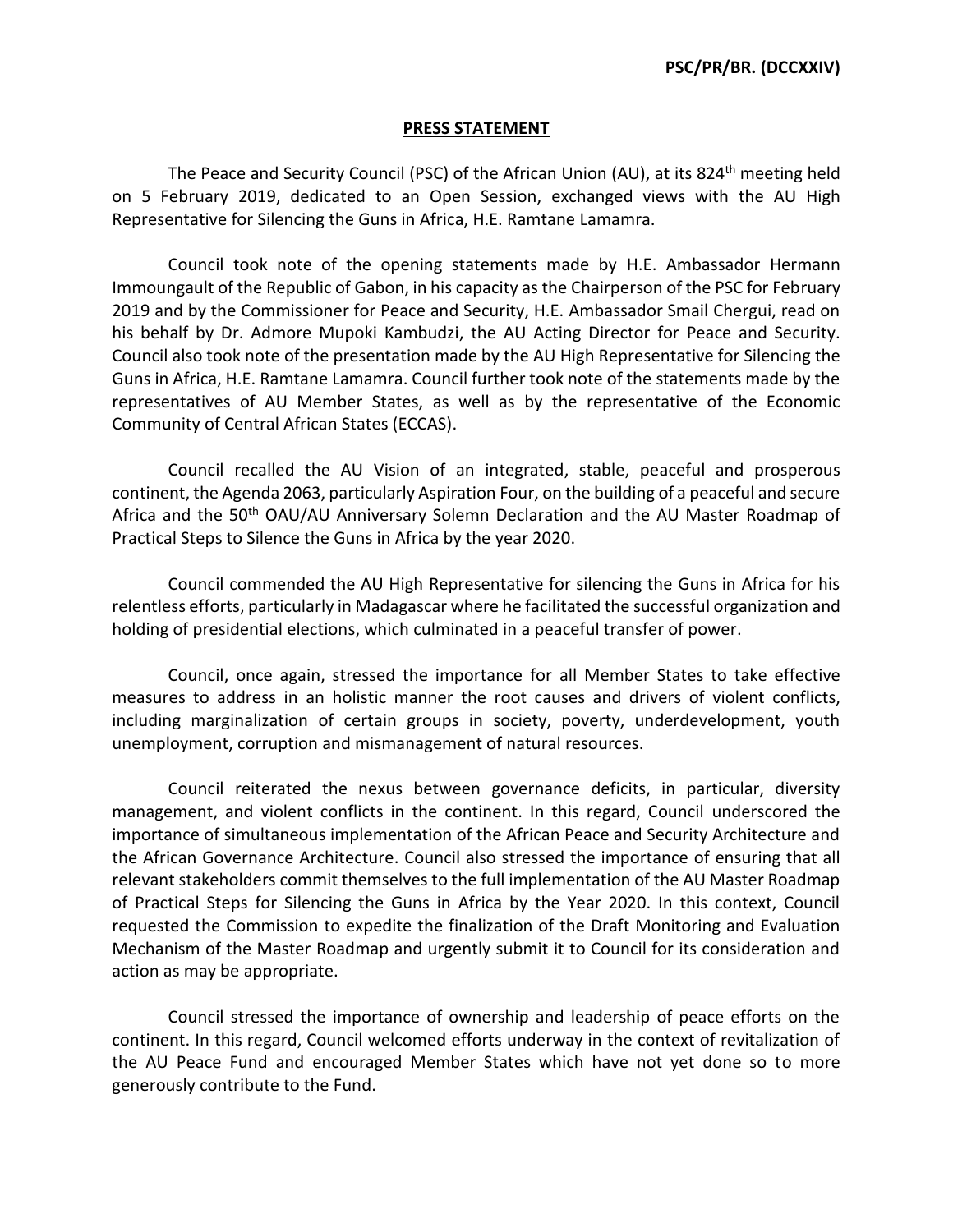Council underscored the importance of inclusive approaches to promoting peace, which bring on board all relevant stakeholders at all levels of society, including women, the youth and community leaders, as well as the leaders of various religious groups. To this end, Council underlined the importance of popularizing the work of the AU particularly as it relates to the promotion of peace, security and stability in the Continent.

Council reiterated the need for effective use of all available tools for conflict prevention, including the Panel of the Wise, Panwise and Femwise. In the same context, Council encouraged all Member States to fully embrace the African Peer Review Mechanism (APRM), with a view to ensuring its universal application. Council also reiterated its conviction that there is urgent need to close the gap between early warning and early action in conflict prevention.

Council stressed the need for Member States and the Commission, in close cooperation with the partners, particularly the United Nations, to explore best ways and means aimed at ensuring effective implementation of peace agreements by all parties to the conflicts on the continent. In this respect, requested the Commission to revitalize, in coordination with other actors, the practice of establishing International Contact Groups or Support Groups with a view to galvanizing sustained support in preventing and resolving conflicts and crises in the Continent.

Council expressed deep concern over the clandestine activities of some Multi-National Companies, particularly those operating in conflict and crisis areas in parts of the Continent. Council also expressed concern over the growing militarization of parts of the Continent, including in ungoverned spaces in some Member States.

Council noted that the illicit flow of arms, particularly small arms and light weapons (SALW), to non-state actors contributes significantly towards exacerbating insecurity and violence in various parts of Africa, thereby undermining social cohesion, public security, socioeconomic development and the effective functioning of state institutions. In this regard, Council underscored the need for, Member States to further strengthen their national security capacities to effectively monitor and eradicate the scourge of illicit trade and proliferation of weapons, particularly small arm and light weapons. In the same context, Council emphasized the need for Member States to invest more in building and further strengthening their capacities to effectively safeguard national stockpiles of weapons, with a view to preventing weapons and ammunition from falling into wrong hands.

Council recognized that strong political will is a sine qua non condition to facilitate the realization of a conflict-free Continent in line with the AU *Agenda 2063* and, therefore, called on Africa's leadership to mobilize, at the highest level, to carry the Silencing the Guns agenda forward. In this context Council called on Member States to take necessary steps for the successful implementation of the Africa Amnesty Month, at national levels, with a view to promoting the surrender and collection of illegally acquired and owned weapons.

Council, once again, underlined the need for full and effective implementation, by all Member States, of all existing regional and international instruments and regimes, including arms